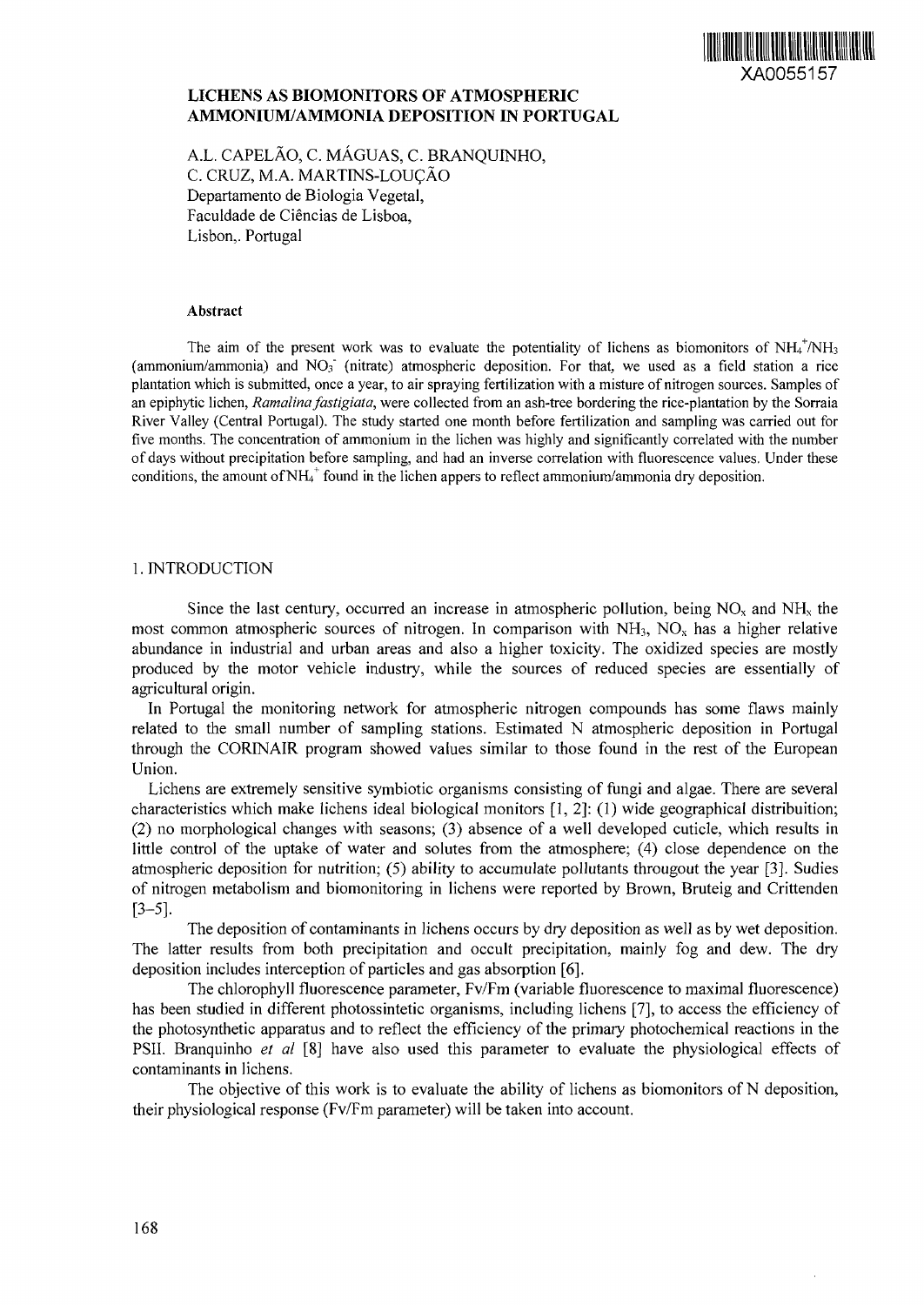

*FIG. 1. Monthly variation of the total N (A), NH<sub>1</sub><sup>* $-$ *</sup> (B) and NO<sub>3</sub><sup>* $-$ *</sup> (C) concentrations in Ramalina fastigiata in 1996. Each symbol and the bars represent the mean and standard deviation (respectively) of 3 samples (A, B and C). In D each point corresponds to the measurement of one sample of the fluorescence ratio of variable fluorescence to maximal fluorescence (Fv/Fm). The fertilization period is indicated by shaded area.*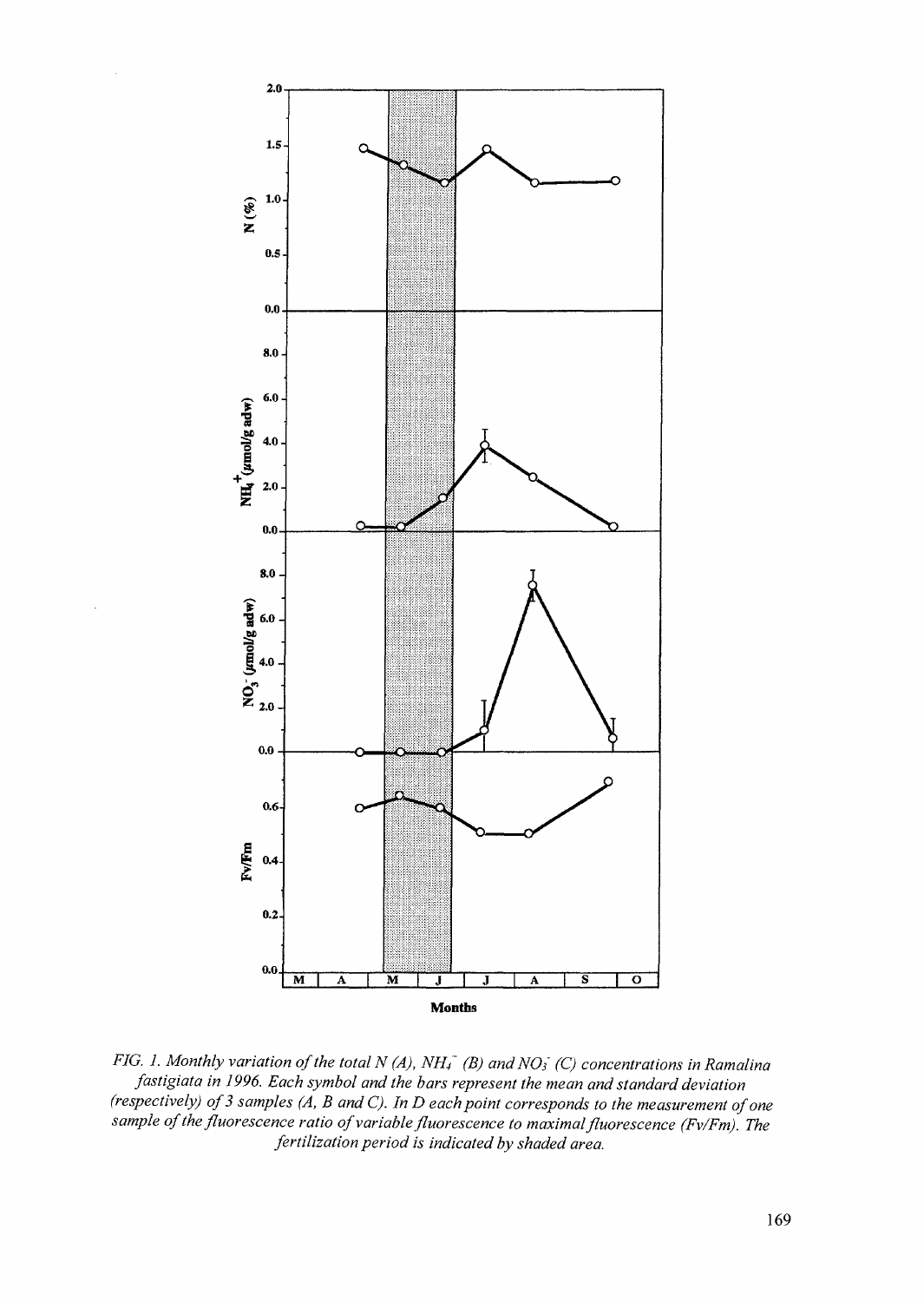

*FIG. 2. Cumulative number of days without precipitation before each sampling.*

# *2.* MATERIALS AND METHODS

#### **2.1. Study area**

The Sorraia River Valley (38°56'N, 8°35'W) is a rice plantation area. It receives an annual input of nitrogenous compounds as fertilisers sprayed by aeroplane, from April until mid-June. Besides this agricultural activity, grazing may also represent an important contribution to the rise of N levels in the atmosphere.

## **2.2. Sampling**

The experiment was carried out for 6 months (April to September) in 1996. Once a month, samples of the fruticose lichen *Ramalina fastigiata* were collected from a *Fraxinus angustifolia* tree bordering the cultivated area. During transport to the laboratory the lichen material was kept in plastic bags. The samples were kept at room temperature until analysis.

### **2.3. Total Nitrogen Analyses**

After being air dried, the samples were ground to powder in a mill (Glen Creston Lt. MM 200). Subsequently they were analysed in an EA1108 CHNS-0 Fisson Instruments Analyser.

### **2.4. Inorganic Nitrogen Analyses**

Prior to analysis, 50 mg of air dried samples were extracted in 5 ml of destilled water at 100°C. The extracts were filled up to 10 ml, filtered and used for determination of the concentration of NO<sub>3</sub><sup>-</sup> and  $NH_4^+$  and kept cool (4 $\degree$ C).

For the determination of  $NH_4^+$ , the extracts were analysed by the Indophenol-Blue method [9]. This method measures all the ammonia N ( $NH_4^+$  and NH<sub>3</sub>).

For the determination of  $NO<sub>3</sub>$ , the extracts were analysed according to a colorimetric method in which the NAS reagent (Diphenylamine Sulfonic Acid Cromogene) is added to the solution to be analyzed.

The absorbance of the samples was read at 630 nm  $(NH_4^+)[9]$  and 570 nm  $(NO_3)$  in a Philips PU8620 Spectrophotometer. All the results were expressed in  $\mu$ mol/g adw (air dried weight).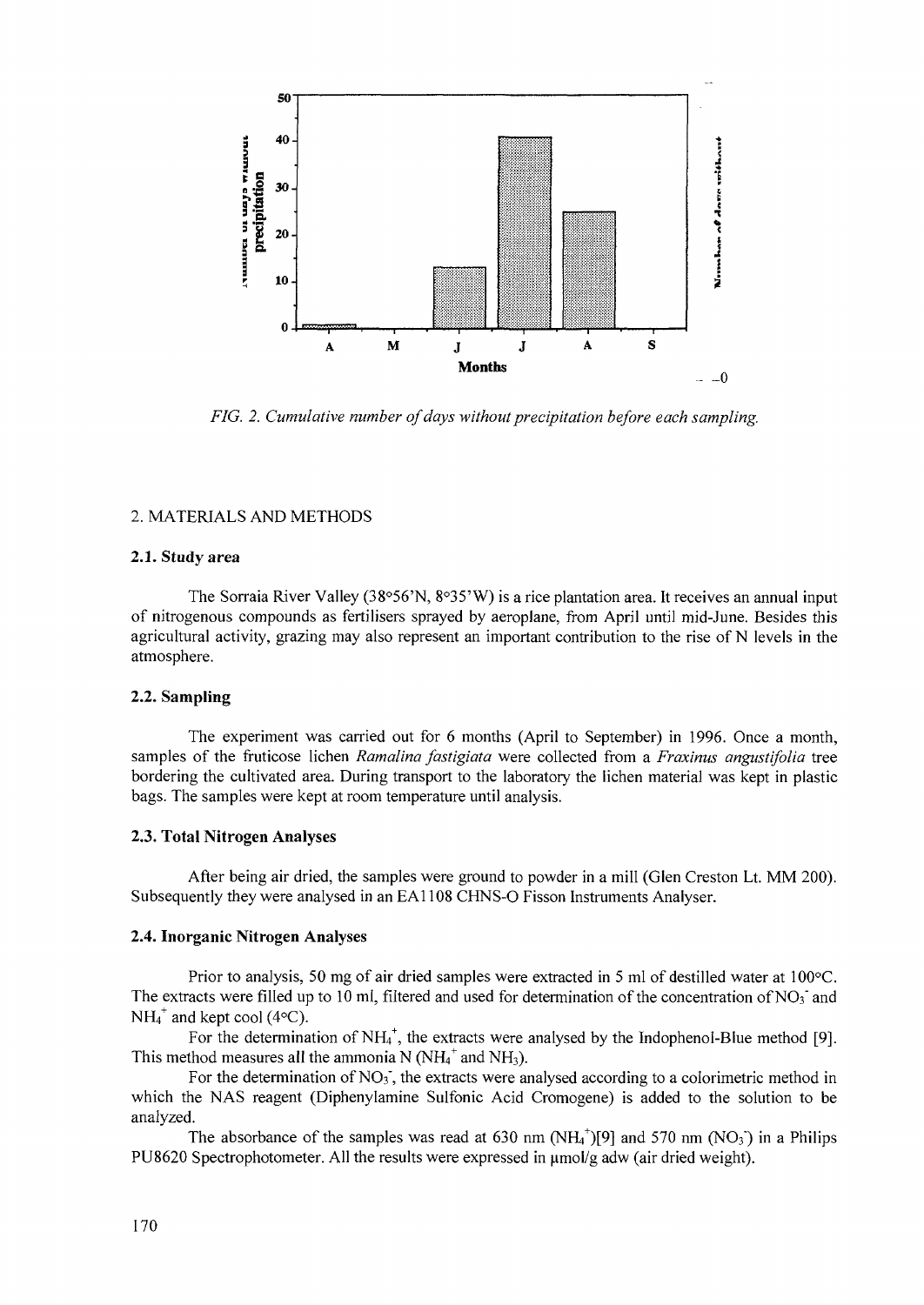## **2.5. Chlorophyll fluorescence**

A PAM 101 Chlorophyll Fluorometer (Walz, Effeltrich, Germany) was used to measure chlorophyll fluorescence of *Ramalina fastigiata.* Lichen samples were dark adapted for 10 min before the measurements. The minimum and maximum fluorescence (Fo and Fm, respectively) were determined. Variable fluorescence, Fv, is the difference between Fm and Fo, and it was calculated in order to obtain the parameter Fv/Fm.

### 3. RESULTS AND DISCUSSION

A small variation in the total N concentration (Fig.lA) of the lichen samples after the fertilization period was observed (1 - 1.5%). These values are within the range of those obtained by Crittenden [10] for other lichen species (0.51 - 4.01 %). Considering that 90% of a lichen mass is fungi, lichen N concentration should reflect fungal N concentration rather than algal N concentration. Concentrations of N in fungi under optimal nitrogen supply range between 0.23 and 5.3 % [11]. Therefore the concentrations found in *Ramalina fastigiata* seem to be whitin the normal values.

The total N concentration showed no substancial increase,  $NH<sub>4</sub><sup>+</sup>$  (Fig.1B) and NO<sub>3</sub> (Fig.1C) concentrations increased 4 and 7 times respectively, after the fertilization period. This observation agrees with the results of Boonpragob et al  $[12]$  who obtained the maximum  $NH_4^+$  and  $NO_3^-$  concentration during Summer, also in lichen samples.

The concentration of ammonium in the lichen was highly and significantly correlated ( $p\leq 0.01$ ) with the number days without precipitation (Fig.2). The agreement between the variation patterns in Figs. IB and 2 suggests that the accumulation of  $NH<sub>4</sub><sup>+</sup>$  in lichen talli is determined by the dry deposition. We suggest that within the precipitation events the lichen surface is washed, leading to lower  $NH<sub>4</sub>$ <sup>+</sup> concentration values.

The Fv/Fm values in *Ramalina fastigiata* (Fig. ID), used to indicate the physiological state of the lichen, decreased after the fertilization period. The lowest values were obtained in July-August, followed by a recovery in September. A significant negative correlation was observed between  $NH<sub>4</sub>$ <sup>+</sup> concentration and Fv/Fm values ( $p \le 0.01$ ). Similar results were obtained by Boonpragob *et al* [13] using the chlorophyll and net photossyntesis parameters. Our results might indicate a physiological effect of the fertilizers in the lichen talli or just a seasonal variation of fluorescence, with lower Fv/Fm values during Summer (drought season).

This work shows that lichens can be used as biomonitors of N dry deposition.

### **REFERENCES**

- [1] PUCKET, K. J., Bryophyts and lichens as biomonitors of metal deposition. T.H. Nash III & Wirth, eds., Lichens, Bryophyts and Air Quality., Bibliogr. Lichenogr. 30 (1988) 231-267.
- [2] GARTY, J., "Lichens as biomonitors of heavy metal pollution", Plants as biomonitors: indicators for heavy metals in the terrestrial environment, (MARKERT, B. Ed.), VCH, New York, (1993) 192-257.
- [3] CRITTENDEN, P. D., The effect of oxigen deprivation on inorganic nitrogen uptake in an Antartic macrolichen, Lichenologist, 28 (1996) 347-354.
- [4] BROWN, D. H., Lichen Physiology and Cell Biology. Edited by Brown. University of Bristol. England., Plenum Press. New York and London (1985).
- [5] BRUTEIG, I. E., The epiphytic lichen *Hypogymnia physodes* as a biomonitor of atmospheric nitrogen and sulphur deposition on Norway. Envron. Monit. Assess. 26 (1993) 27-47.
- [6] NASH III, T. & GRIES, C, The response of lichens to atmospheric deposition with an emphasis to the Arctic. The Science of Total Environment, **160/161** (1995) *121-1 Al.*
- [7] DEMMING-ADAMS, B., MAGUAS, C, ADAMS III, W. W. *et al,* Effect of high ligh on the efficiency of photochemical energy conversion in a variety of lichen species with green and blue-green phycobionts. Planta **180** (1990) 400-409.
- [8] BRANQUINHO, C., BROWN, D. H., MÁGUAS, C. & CATARINO, F., Lead uptake and its effects on membrane integrity in chlorophyll fluorescence in different lichen species. Environmental and Experimental Bot. 37 (1997) 95-105.